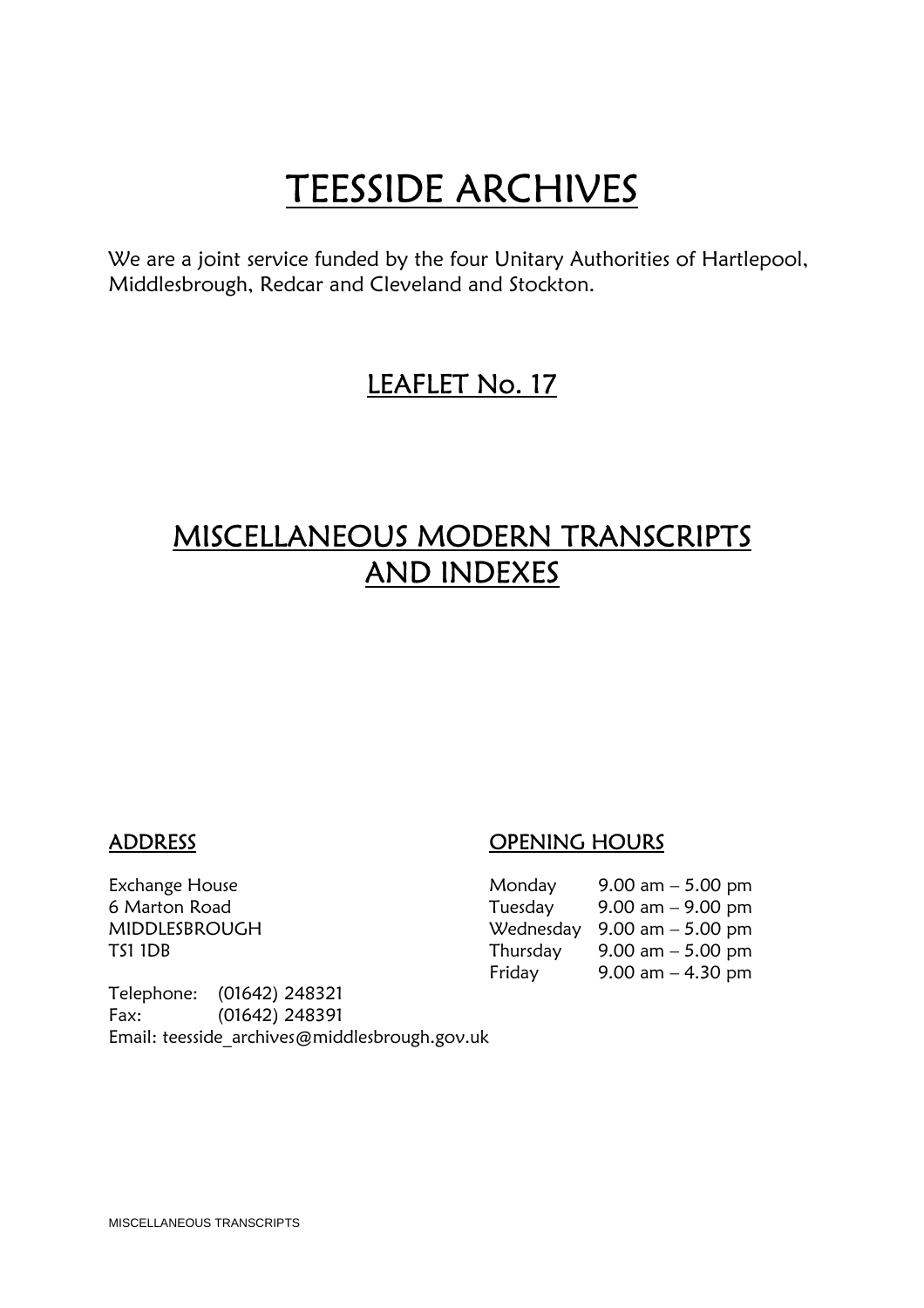# TEESSIDE ARCHIVES

## MISCELLANEOUS MODERN TRANSCRIPTS AND INDEXES

MISCELLANEOUS TRANSCRIPTS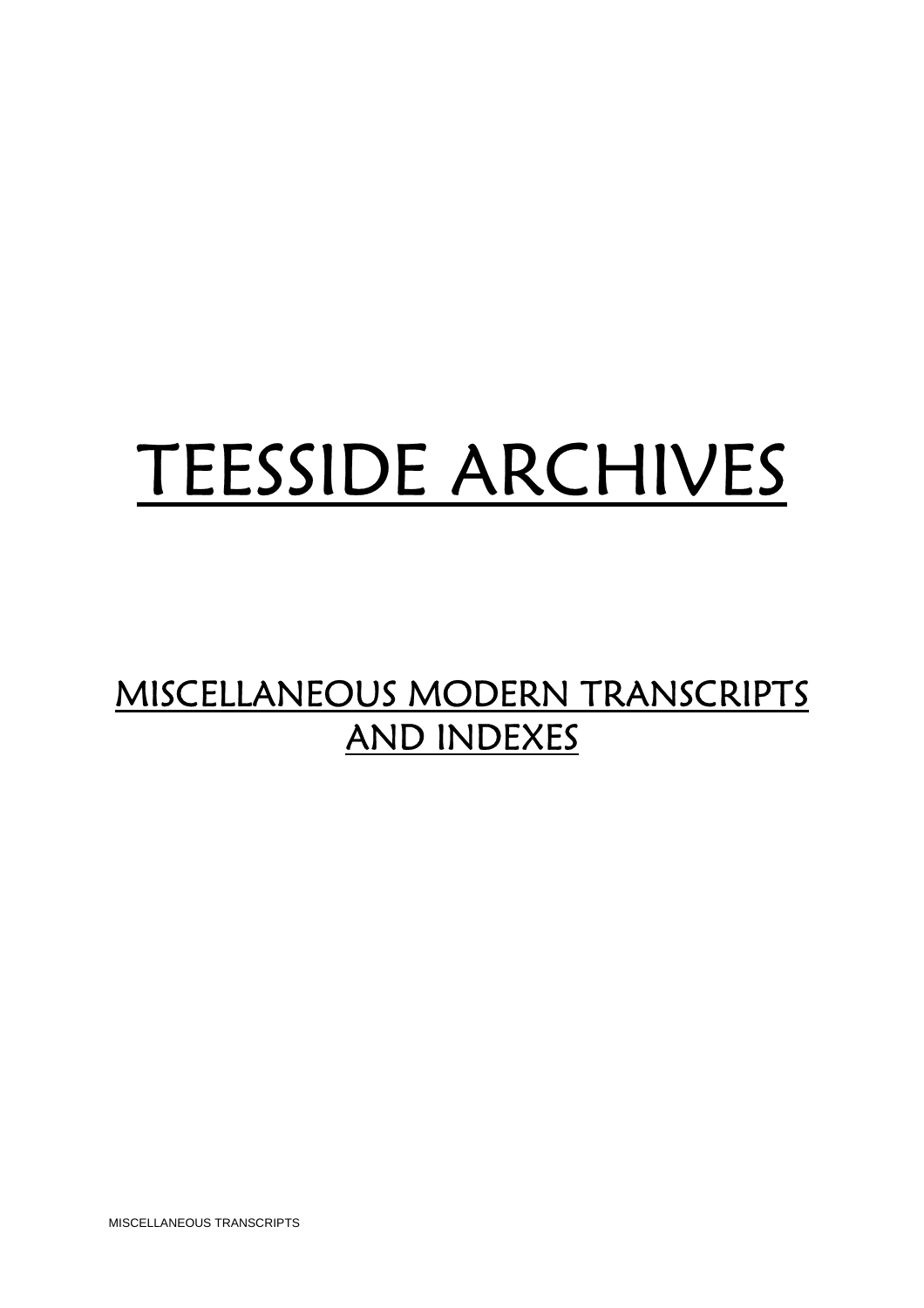#### **Marriage Indexes**

| Boyds Marriage Index. Co. Durham & Yorkshire                                                          | 1538 - 1837<br>(on microfilm only) |
|-------------------------------------------------------------------------------------------------------|------------------------------------|
| Index to Marriage Bonds in the Peculiar Jurisdiction of the<br>Dean & Chapter of York                 | 1613 - 1839                        |
| Index to Marriage Bonds in the Archbishopric of York                                                  | 1750 - 1839                        |
| Marriage Indexes, South & South West County Durham                                                    | 1800 - 1837                        |
| Marriage Index, North Riding of Yorkshire                                                             | 1813 - 1837                        |
| Marriages noted in Evening Gazette                                                                    | 1900 - 1902                        |
| Gold/Diamond Wedding Anniversaries noted in Evening<br>Gazette                                        | 1908 - 1911                        |
| Wedding Anniversary Photographs in Evening Gazette                                                    | 1908 - 1958                        |
| <b>Miscellaneous Indexes</b>                                                                          |                                    |
| Suffolk, Staffordshire, Norfolk Lincolnshire & East Anglian<br>immigrants to Cleveland, compiled from | 1871 Census Returns                |
| List of tenants & fines taken from Loftus Manor Court Roll                                            | 1656 - 1685                        |
| <b>Middlesbrough Pottery Workers</b>                                                                  | 1834 - 1887                        |
| British Emigrants to the Chigneto Isthmus, Nova Scotia                                                | 1722 - 1840                        |
| In Memoriam Cards, Hartlepool area                                                                    | 1839 - 1916                        |
| Middlesbrough Volunteer Corps                                                                         | 1877 - 1885                        |
| North Riding Quarter Sessions Listing Prisoners<br><b>Transported Overseas</b>                        | 1769 - 1838                        |
| <b>British Emigrants to America</b>                                                                   | 1803 - 1855                        |
| Children of Middlesbrough Workhouse                                                                   | 1876 - 1919                        |
| Tombstone Index - North Cemetery, Hart Lane, Hartlepool                                               |                                    |